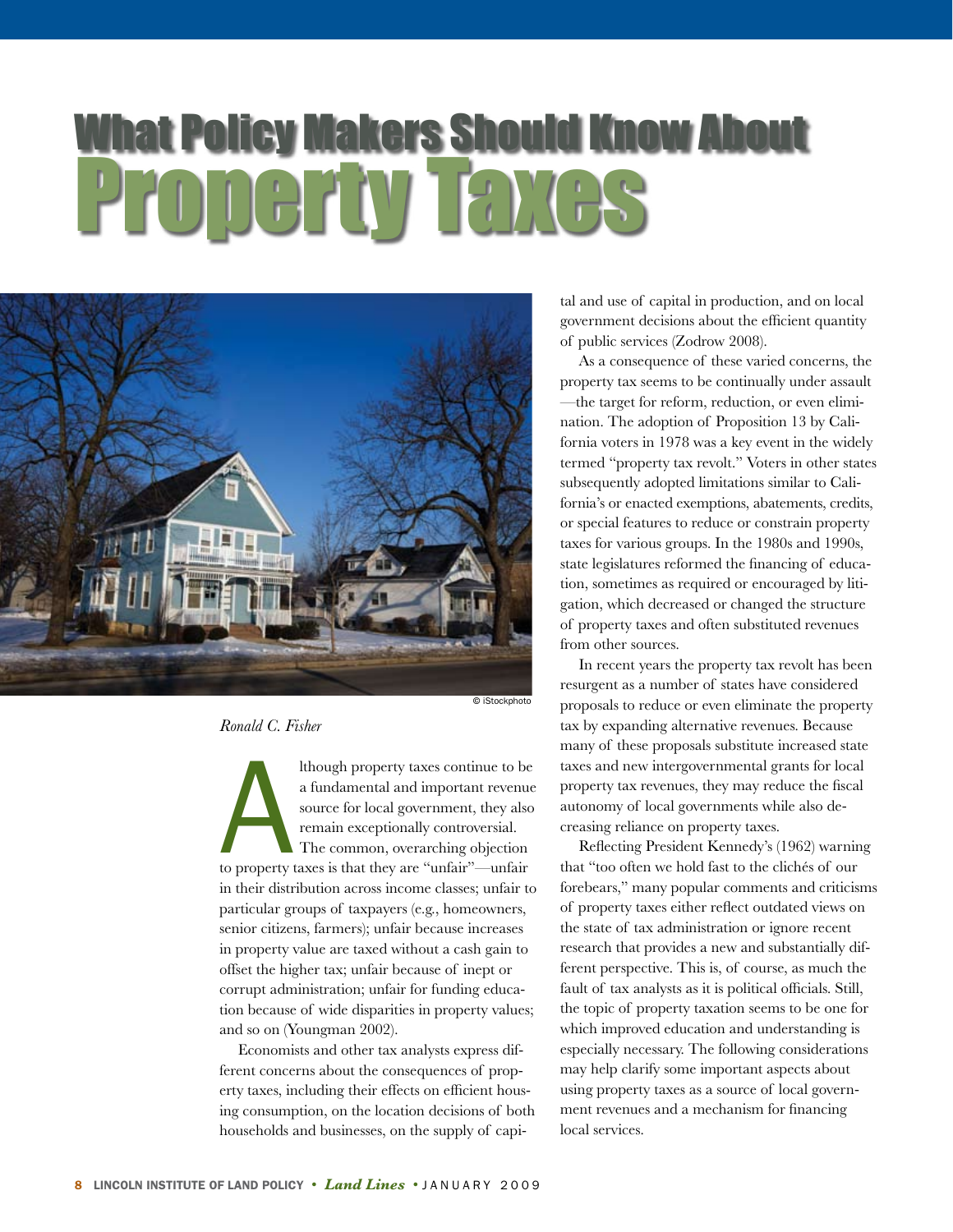# Property Taxes and Local Governments *Property taxes are the financial foundation for local governments.*

The \$346.3 billion of property taxes collected in fiscal year 2005 accounted for about 28 percent of all local government general revenue, but it constituted nearly 75 percent of local government taxes. As the primary revenue source directly controlled by local governments, the property tax has been central to local fiscal autonomy.

 Property taxes provide about a third of general revenue for public schools nationally, about a quarter of revenue for county governments, and about 20 percent of revenue for cities (figure 1). Townships, many of which provide public services in more rural areas, depend on property taxes for more than half of their revenue. Overall, the share of local revenue from property taxes decreased in the 1960s and 1970s, but has remained fairly constant in recent decades.

## *Replacing all property taxes would require more than doubling state sales taxes.*

Total property taxes, sales taxes, and corporate income taxes collected by all U.S. governments are roughly of the same magnitude—in the \$350 to \$450 billion range (figure 2). In 2005, property taxes (\$346.3 billion) were essentially equal to federal and state corporate income taxes (\$355 billion), but greater than both general sales taxes (\$271.2 billion) and selective excise taxes (such as gasoline and cigarette taxes, \$197.8 billion).

Accordingly, if all property tax revenue were to be replaced by higher general sales tax revenue without any change in the sales tax bases, state sales tax rates would have to increase by 125 percent. Assuming the average state and local general sales tax rate is about 7 percent, rates of 15 or 16 percent would be needed to replace all property taxes with no change in sales tax bases. Similarly, property tax revenue could be replaced by doubling all state and federal business income taxes, although the trend in recent years has been to reduce business taxes.

# *Property taxes have been responsive to economic growth and relatively stable over time.*

Two key questions for all taxes concern their longrun budget implications. Does the tax base grow

#### FIGURE 1 Property Taxes as a Percentage of General Revenue, by Type of Government, 1962–2002



Source: Fisher (2007).

## **FIGURE 2** Total Taxes Collected by Type Across All U.S. Government Levels, 2005



JANUARY 2009 • *Land Lines* • LINCOLN INSTITUTE OF LAND POLICY 9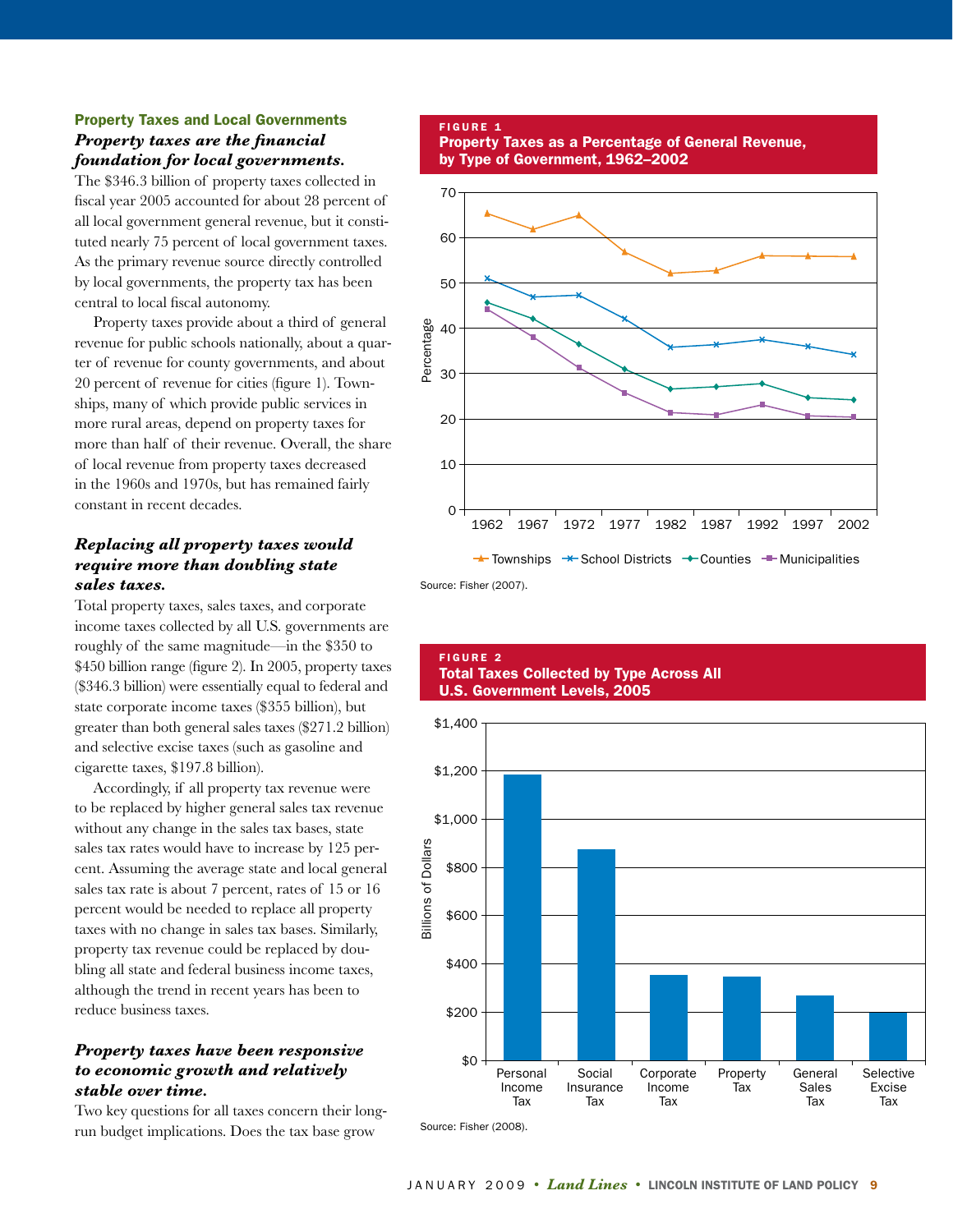

FIGURE 3 Volatility of State and Local Tax Revenue, 1990–2006

> automatically in response to economic growth? And to what degree does the tax base vary from year to year as the economy fluctuates? The first question is important because demand for public services normally increases with economic (income) growth, requiring additional revenue to provide additional services. Second, if a tax base varies substantially as national economic conditions vary, then budget planning becomes more difficult.

> Property taxes have been a stable revenue source (especially compared to sales and income taxes), varying the least across years among all the major state taxes (figure 3). The short-run stability of the property tax base reflects the economic fact that capital investment (both residential and business) is by nature a long-run decision influenced more by long-run expectations than short-run economic circumstances.

> Accordingly, property values traditionally have not declined substantially with each recession, and when they have declined, the typical lag in assessments has maintained taxable property values at least through the first part of the economic downturn. Indeed, in some cases, property tax bases were countercyclical, growing at the times when sales and income tax bases were declining.

 Property values in the United States have reflected long-run economic growth, so that (until recently) property tax revenues also increased in response to growth (second only to personal

income taxes). Property values, especially residential values, also have increased in response to new family formation, suburbanization, improvements in transportation, and new business investment. At the same time, improvements in assessment practices have permitted property assessments for tax purposes to reflect these increasing market values.

# Property Taxes and Homeowners *Typical homeowner property tax payments are between \$125 and \$150 per month.*

Total property taxes on all types of property in the United States have remained at about 3 percent of total personal income since 1982 (increasing modestly from about 2.85 percent in 1982 to 3.15 percent in 2005). Recent research shows that the median effective property tax rate on all real property (residential and nonresidential land and buildings) is about 1.7 percent of total property value (Gravelle 2007).

 What is the "typical" property tax liability for a homeowner? The 75 million year-round, owneroccupied housing units existing in 2005 had a median market value of \$165,344 and median monthly real estate tax of \$127 (U.S. Census Bureau 2005). The median owner-occupied home value had risen to about \$191,000 by 2007, with a median monthly property tax of \$144 (U.S. Census Bureau 2008).

 With the recent housing market crisis, prices have declined from the peak 2007 levels (so that the 2005 data may be more accurate now). Therefore, half of U.S. homeowners pay less than \$125 to \$150 per month in property taxes. The median homeowner had annual property taxes of \$1,524 in 2005 and \$1,728 in 2007, and an effective property tax rate of less than one percent (.9 percent) of property value in both years. 

Of course, property tax amounts vary among homeowners because tax rates differ among communities, and homeowners have properties of different values. A homeowner with a median-value home can expect annual property taxes of \$1,500 to \$3,300, or roughly \$125 to \$275 per month if tax rates are higher than average (see table 1). A homeowner with a \$300,000 home (about at the 75th percentile of owner-occupied houses in 2005) could expect annual property taxes of \$2,700 to \$6,000 (\$225 to \$500 monthly), again depending on tax rates.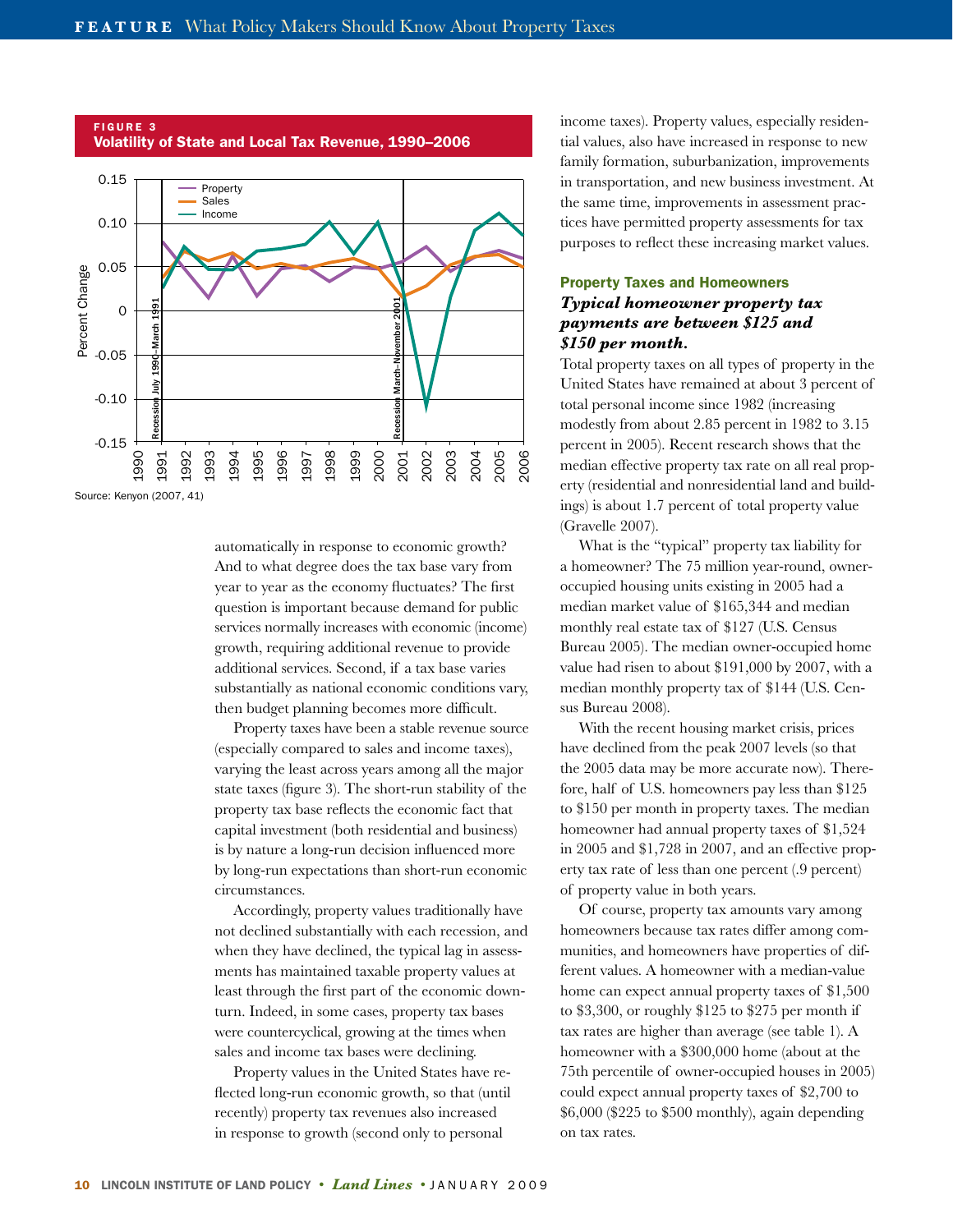# *Concerns about homeowner property tax burdens can be mitigated with targeted tax adjustments.*

Nearly every state has programs to reduce or limit property tax burdens for selected homeowners, so that net tax amounts are often lower than indicated by the American Housing Survey. For instance, 40 states provide homestead exemptions or credits; 34 states and the District of Columbia provide property tax rebates or credits (often called circuit breakers) that apply if property taxes exceed some specified percentage of income; and at least 25 states and the District of Columbia provide property tax deferral options to prevent owners from having to sell a house to pay taxes (Baer 2005). Eligibility for many of these programs is determined by income or wealth, or is targeted to specific taxpayers, especially senior citizens.

Another consideration is that property taxes may be "reduced" through federal income tax deductions taken by taxpayers who itemize their deductions. Federal deductibility can be a major advantage of local property taxes compared to local sales taxes, because under current federal tax law taxpayers who itemize deductions may deduct state and local property taxes and *either* income taxes *or* sales taxes. For states that have both income and sales taxes, it is almost always better for taxpayers to deduct the income rather than the sales tax.

# *Increases in property tax payments due to increases in property values may create a liquidity problem for households, especially when property values increase faster than incomes.*

Property taxes are levied on the value of capital (primarily land, structures, and equipment) used in

Source: Author calculations based on the 2005 American Housing Survey.

producing goods and housing services. In a wellfunctioning property tax system, the tax should be related to the market value of the property. If the market and taxable values of properties in a jurisdiction rise and the tax rate is kept constant (or if the tax rate is reduced, but less than proportionally to the increase in values), then property tax amounts for those properties that are increasing in value will also increase. Because the increased value of an owner-occupied dwelling is not normally realized until the house is sold, taxpayers may face higher property taxes without additional income (cash) to pay the higher tax amount.

This issue may be especially problematic for individuals who purchase homes based on the maximum monthly payment that the household could afford. It also may be one of the two primary contributors behind calls for major property tax reduction or even elimination over the last decade, a period when housing prices increased substantially. The other factor is the relationship between property taxation and school funding equity (see Kenyon 2007).

The example of a household with a \$100,000 income and a home with an initial value of \$300,000 may be instructive (table 2). Initially, the household has a monthly mortgage payment of \$1,600 and a monthly property tax payment of \$250, so that housing expense is 22 percent of income. If over five years housing values grow 9 percent annually and incomes 3 percent, the value of the house will be about \$460,000 and the household's income about \$115,900. With a constant tax rate, annual property tax liability will rise from \$3,000 to \$4,600 and monthly property tax payments from \$250 to \$383—an overall housing payment increase of \$133 per month. Although

| <b>TABLE 1</b><br><b>Illustrative Annual and Monthly Property Tax Amounts</b> |                     |                                      |                  |                  |                  |                  |  |
|-------------------------------------------------------------------------------|---------------------|--------------------------------------|------------------|------------------|------------------|------------------|--|
| Value Percentile                                                              | <b>Market Value</b> | Effective Tax Rates (annual/monthly) |                  |                  |                  |                  |  |
|                                                                               |                     | 0.90%                                | 1.00%            | 1.40%            | 1.70%            | 2.00%            |  |
| 20 <sub>th</sub>                                                              | \$78,000            | \$702/\$58.50                        | \$780/\$65.00    | \$1,092/\$91.00  | \$1,326/\$110.50 | \$1,560/\$130.00 |  |
| 40th                                                                          | \$130,000           | \$1,170/\$97.50                      | \$1,300/\$108.33 | \$1,820/\$151.67 | \$2,210/\$184.17 | \$2,600/\$216.67 |  |
| median                                                                        | \$165,000           | \$1,485/\$123.75                     | \$1,650/\$137.50 | \$2,310/\$192.50 | \$2,805/\$233.75 | \$3,300/\$275.00 |  |
| 60th                                                                          | \$200,000           | \$1,800/\$150.00                     | \$2,000/\$166.67 | \$2,800/\$233.33 | \$3,400/\$283.33 | \$4,000/\$333.33 |  |
| <b>75th</b>                                                                   | \$300,000           | \$2,700/\$225.00                     | \$3,000/\$250.00 | \$4,200/\$350.00 | \$5,100/\$425.00 | \$6,000/\$500.00 |  |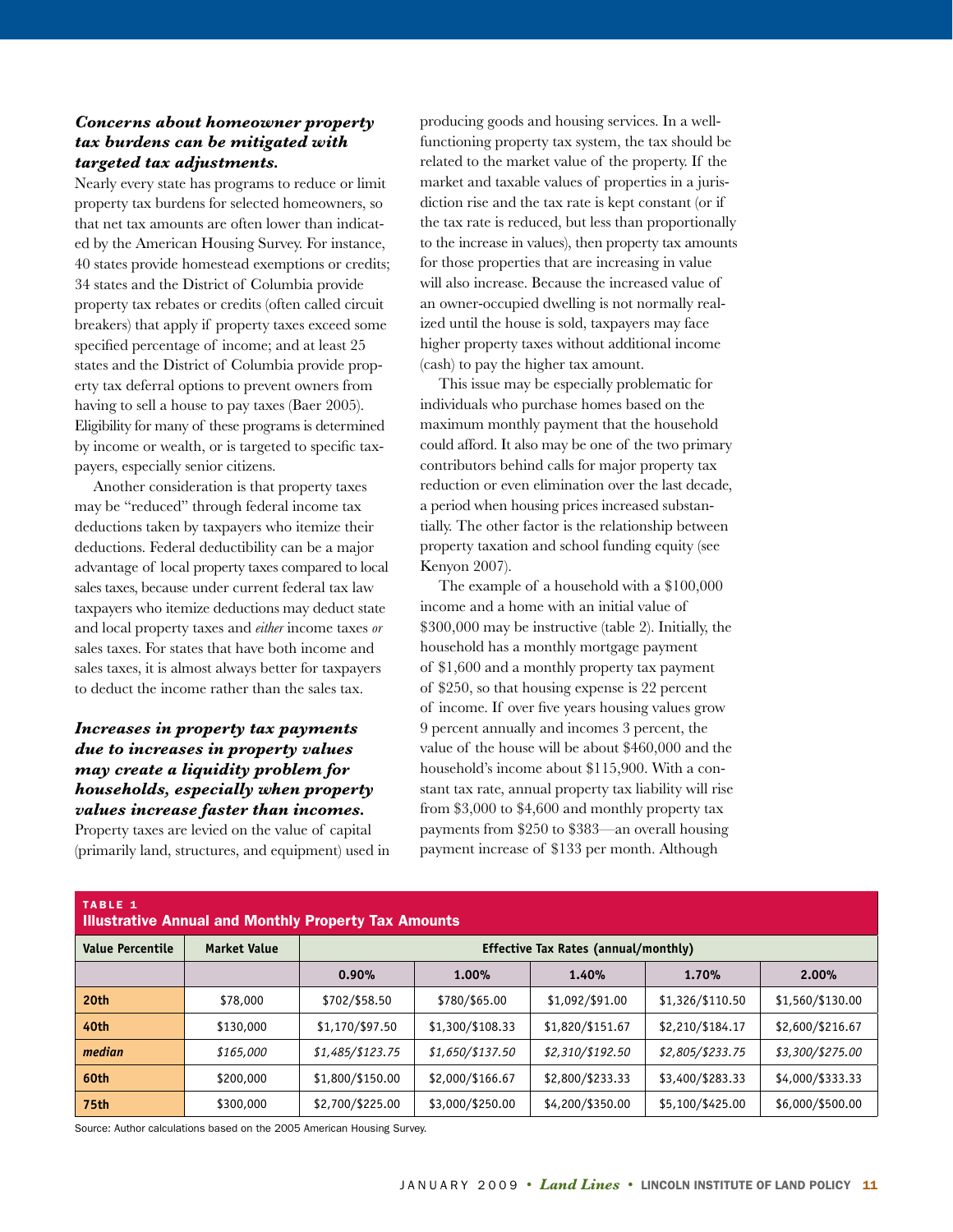| TABLE <sub>2</sub><br><b>Illustration of Growth in Property Value</b><br>and Property Tax Over Five Years |           |  |
|-----------------------------------------------------------------------------------------------------------|-----------|--|
| <b>Market Value</b>                                                                                       | \$300,000 |  |
| <b>Household Income</b>                                                                                   | \$100,000 |  |
| <b>Value to Income Ratio</b>                                                                              | 3.0       |  |
| <b>Mortgage Amount</b>                                                                                    | \$270,000 |  |
| <b>Monthly Mortgage Payment (principal + interest)</b>                                                    | \$1,600   |  |
| <b>Effective Property Tax Rate</b>                                                                        | 1%        |  |
| <b>Annual Property Tax</b>                                                                                | \$3,000   |  |
| <b>Monthly Property Tax</b>                                                                               | \$250     |  |
| Total Monthly Expense (principal + interest + tax)                                                        | \$1,850   |  |
| <b>Monthly Housing Expense/Income</b>                                                                     | 22%       |  |
| <b>Change After Five Years</b>                                                                            |           |  |
| New Market Value (9% annual growth)                                                                       | \$460,000 |  |
| Household Income (3% annual growth)                                                                       | \$115,900 |  |
| <b>Value to Income Ratio</b>                                                                              | 4.0       |  |
| <b>Effective Property Tax Rate</b>                                                                        | 1%        |  |
| <b>New Annual Property Tax</b>                                                                            | \$4,600   |  |
| <b>New Monthly Property Tax</b>                                                                           | \$383     |  |
| New Total Monthly Expense (principal + interest + tax)                                                    | \$1,983   |  |
| <b>Change in Annual Property Tax</b>                                                                      | \$1,600   |  |
| <b>Change in Monthly Property Tax</b>                                                                     | \$133     |  |
| <b>Change in Market Value</b>                                                                             | \$160,000 |  |
| <b>Monthly Housing Expense/Income</b>                                                                     | 21%       |  |

Source: Author calculations.

taxes have risen faster than income, the ratio of housing expense to income has fallen (from 22 to 21 percent), and the household's home equity has increased from \$30,000 (the initial down payment) to roughly \$190,000, a \$160,000 capital gain.

 What are possible or appropriate responses to this situation? Of course, no policy response may be necessary, because homeowners in this situation are wealthier, at least on paper. Indeed, one could

argue that many individuals purchased homes with the expectation and desire that the value would increase. Recall that a home value of \$300,000 was in the top quartile of all year-round owneroccupied homes in 2005.

Two programs have been used by states and localities to deal with this concern. The first, circuit breakers, provides tax credits or rebates when property tax amounts exceed some threshold of income. If property taxes rise faster than income, then a circuit breaker credit or rebate may effectively reduce the amount of the tax increase. A second possible solution is to permit households to defer property tax payments (or at least the increase in payments) until the house is sold. For the \$300,000 house example, if the owner sold the house after five years and had deferred only the *increase* in property tax amounts compared to when the house was purchased, the owner would owe about \$4,560 in back taxes (plus interest), but would have a \$160,000 capital gain from which to pay the deferred tax.

# Distribution of Property Tax Burdens *The overall distribution of property tax burden seems to be roughly proportional to income for the bulk of middle-income taxpayers.*

Research shows that for a national uniform property tax on all property, a graph of effective tax rates (i.e., tax as a percentage of income) would be U-shaped with respect to current annual income regressive (falling) for the bottom 30 to 40 percent of households, proportional for the majority, and progressive (rising) for the top 5 to 10 percent of households. The rising tax burden for the top 10 percent of taxpayers occurs because the national property tax would reduce the rate of return to all forms of capital ownership, thus imposing a relative burden on capital owners, who are concentrated at the top of the income distribution. If the same tax is compared to a measure of permanent or lifetime income, the overall tax burden is essentially proportional to permanent income.

The result is only slightly different if one accounts for variations in tax rates between communities or between types of property. Assuming that the differentially higher property tax burdens fall on homeowners and renters in higher-tax communities and consumers of goods produced with taxed property, tax burdens are regressive for the bottom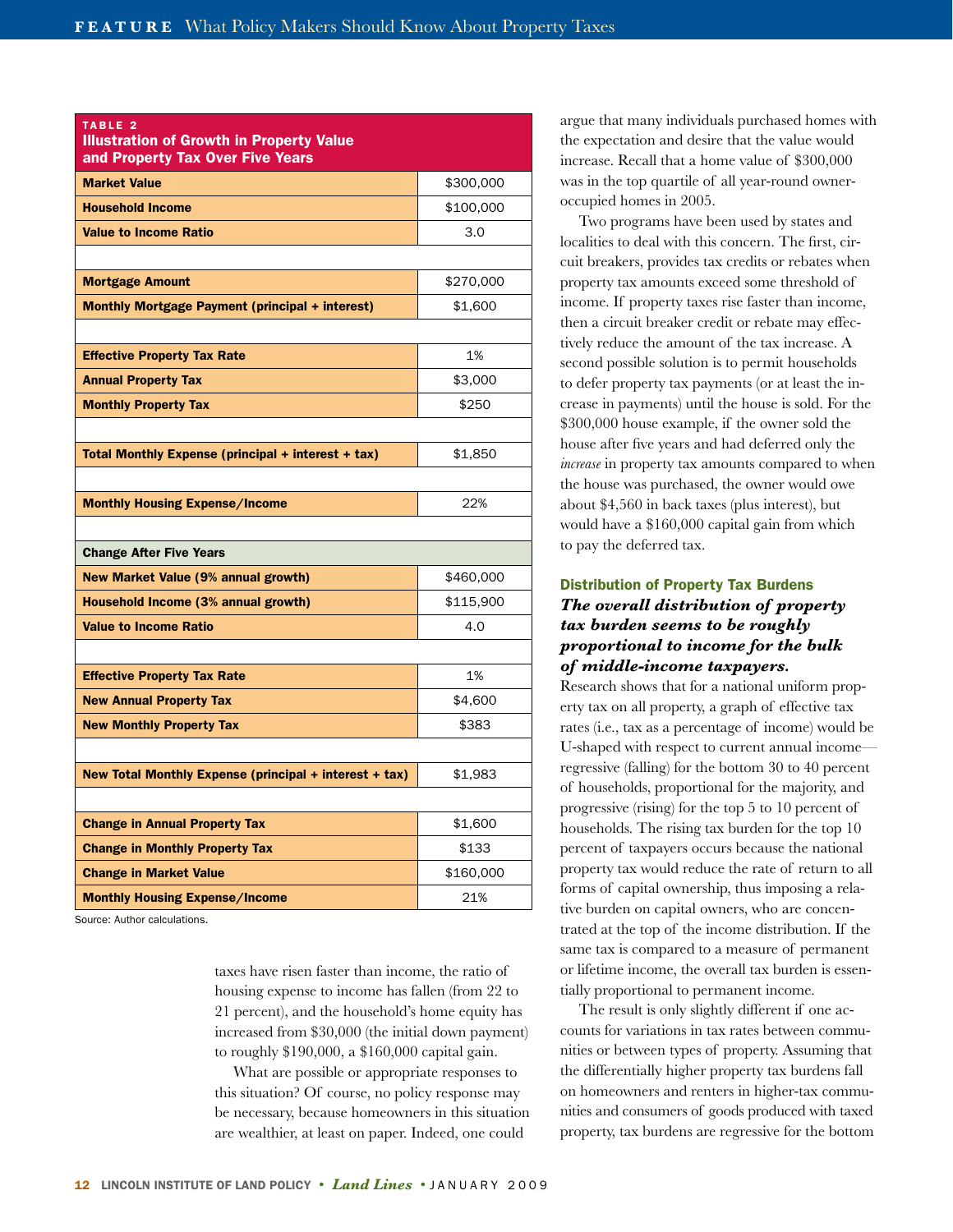20 to 40 percent of taxpayers and proportional for the remainder (comparing to annual income). The overall result is slightly less progressive because of relatively lower estimated burdens for the highest income individuals. In comparison to permanent or lifetime income, the overall distribution of property tax burden becomes a bit more progressive.

Certainly, research does not support the popular view that sales taxes are relatively better for lower-income taxpayers. The distribution of property taxes and sales taxes are quite similar. Sales taxes tend to be mildly regressive compared to current annual income and roughly proportional with respect to permanent or lifetime income. However, there are at least two reasons to think that these estimates of overall property tax incidence may not be relevant for specific policy decisions considered by individual states or local governments, as noted next.

## *The expected economic effects of a specific property tax change depend on which governments change the tax, and how.*

Because the distribution of burden depends on the nature of the tax (uniform or differential) and on the geographic extent of any property tax change, analyzing the overall incidence of a property tax must be done with care. First, a nationwide reduction in property taxes would benefit all owners of capital, proportional to the amount of capital owned. Such a change clearly would favor the rich, who own relatively more capital.

Second, if only one state eliminated the property tax, the benefit would go to landowners, housing consumers, and workers in that state. Whether such a change is pro-rich or pro-poor depends on the income level of workers and home-owners in that state and would differ greatly between states such as Connecticut and Mississippi. Third, if only one local government eliminated the property tax (by switching to a local income or sales tax, for example), the benefit of the property tax reduction would go almost exclusively to landowners in that locality. The distributional effect depends on the economic characteristic of those landowners, some of whom may not even be residents of the locality.

One needs to be careful of the "catch 22" inherent in this kind of analysis. It might seem that property tax reduction in all lower-income states would be a pro-poor policy for the nation. However,



© Jupiter Images

if one low-income state reduces property tax the effects would be progressive or pro-poor, but if all lower-income states were to reduce property taxes simultaneously, the effect would be similar to a national reduction in property tax. That is, the effect would be regressive or pro-rich because the benefits would accrue primarily to the owners of capital.

To predict the income distributional consequences of changes in property taxes at the state and local level, it is important to know whether jurisdictions with relatively high property tax rates tend to be high- or low-income communities. The evidence on this point varies geographically, especially for local governments. Among states, how ever, the number of low-income states hurt by high tax rates is essentially offset by low-income states that benefit from low tax rates.

# *Under certain conditions, the property tax serves as the "price" for living in a given community and consuming the local government services.*

Property taxes may become locational prices or fees if: 1) consumers choose residential locations based on the property tax and service package offered by the local government; 2) there are different communities from which to choose; and 3) there is some mechanism (such as zoning) to maintain the equilibrium (Fischel 2001). In such a situation, individuals who desire the same fiscal package are grouped together. If one community has high property taxes because residents demand a relatively large quantity of public services, its residents are simply paying for the services they use.